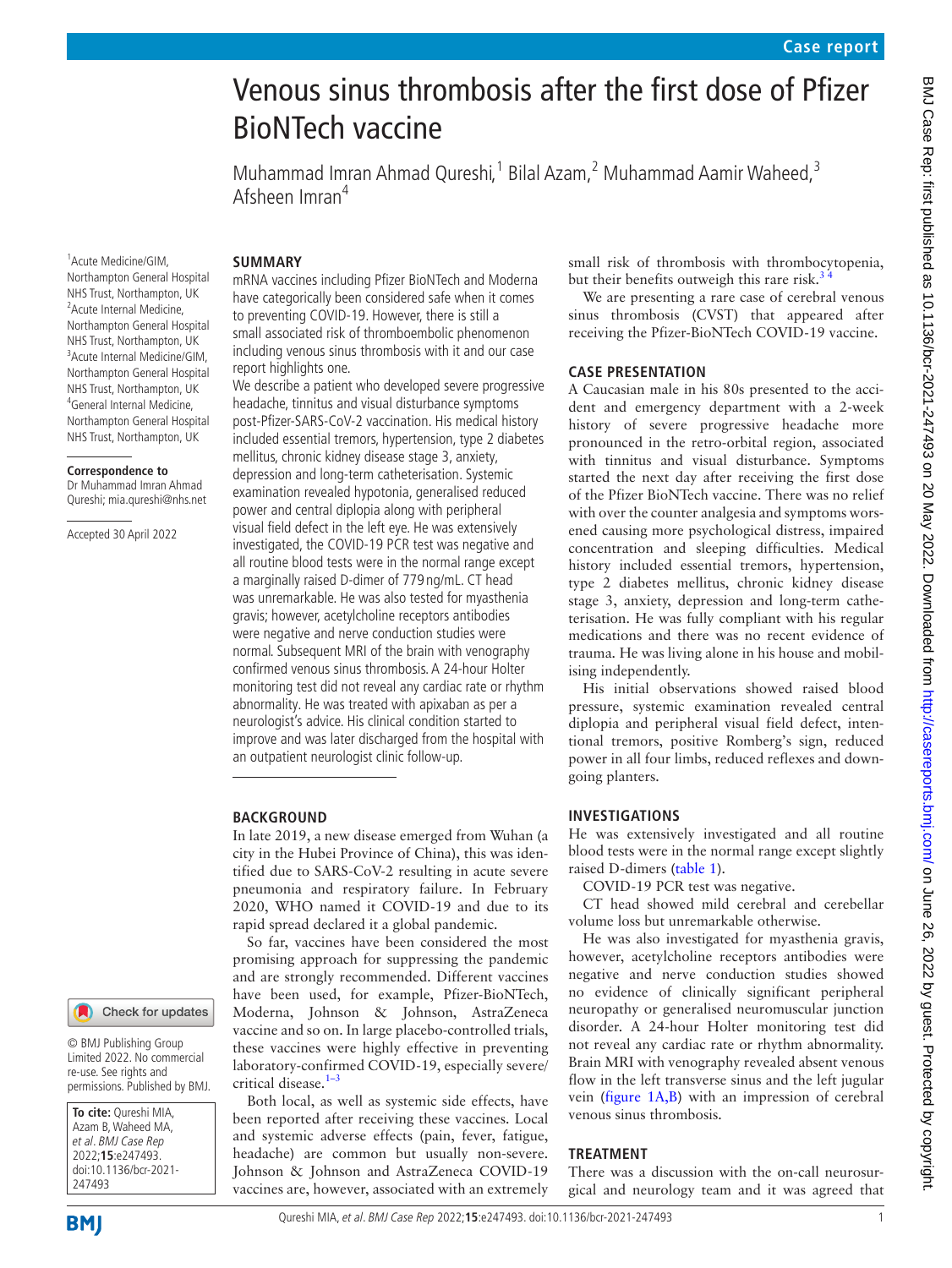<span id="page-1-0"></span>

| Table 1                             | Laboratory investigations of the patient |                |                    |                      |  |
|-------------------------------------|------------------------------------------|----------------|--------------------|----------------------|--|
| <b>Full blood count</b>             |                                          | <b>Results</b> |                    | <b>Normal values</b> |  |
| Haemoglobin                         |                                          | 121            | q/L                | 130-170              |  |
| White cell count                    |                                          | 9.7            | $10^9$ /l          | $4.0 - 10.0$         |  |
| Platelet count                      |                                          | 195            | $10^9$ /l          | 150-400              |  |
| Haematocrit                         |                                          | 36             | $\frac{0}{0}$      | $40 - 50$            |  |
| Red cell count                      |                                          | 4.39           | $10^{12}$ /L       | $5.00 - 6.00$        |  |
| Mean cell volume                    |                                          | 83             | fL                 | $83 - 101$           |  |
| Mean cell Hb                        |                                          | 28.0           | pg                 | $27 - 32$            |  |
| Neutrophils                         |                                          | 7.49           | $10^{9}$ /l        | $1.5 - 6.5$          |  |
| Lymphocytes                         |                                          | 1.28           | 10 <sup>9</sup> /L | $1.1 - 3.5$          |  |
| Monocytes                           |                                          | 0.72           | $10^9$ /L          | $0.21 - 0.92$        |  |
| Eosinophils                         |                                          | 0.15           | 10 <sup>9</sup> /L | $0.02 - 0.67$        |  |
| <b>Basophils</b>                    |                                          | 0.05           | $10^{9}$ /I        | $0.00 - 0.13$        |  |
| <b>ESR</b>                          |                                          | 6              | mm/hour            | $1 - 30$             |  |
| Serum biochemistry                  |                                          |                |                    |                      |  |
| <b>CRP</b>                          |                                          | 3              | mg/L               | $0 - 5$              |  |
| <b>Estimated GFR</b>                |                                          | 31             | mL/min             |                      |  |
| Sodium                              |                                          | 139            | mmol/L             | 133-146              |  |
| Potassium                           |                                          | 3.9            | mmol/L             | $3.5 - 5.3$          |  |
| $\star$<br>Urea                     |                                          | 9.4            | mmol/L             | $2.5 - 7.8$          |  |
| Creatinine                          |                                          | 165            | umol/L             | 59-104               |  |
| Total protein                       |                                          | 66             | q/L                | $60 - 80$            |  |
| Albumin                             |                                          | 43             | q/L                | $35 - 50$            |  |
| $\star$<br>Calcium                  |                                          | 2.17           | mmol/L             | $2.25 - 2.55$        |  |
| $\star$<br>Corrected calcium        |                                          | 2.15           | mmol/L             | $2.20 - 2.60$        |  |
| Inorganic phosphate                 |                                          | 1.07           | mmol/L             | $0.8 - 1.5$          |  |
| <b>Total bilirubin</b>              |                                          | 10             | llomni             | $0 - 21$             |  |
| Alkaline phosphatase                |                                          | 99             | IUI/L              | $30 - 130$           |  |
| Alanine transaminase                |                                          | 16             | IUI/L              | $5 - 41$             |  |
| Glucose                             |                                          | 5.7            | mmol/L             |                      |  |
| Serum vitamin B12                   |                                          | 501            | ng/L               | 197-771              |  |
| Vitamin D                           |                                          | 81.1           | nmol/L             | $25 - 50$            |  |
| <b>Clotting profile and D-dimer</b> |                                          |                |                    |                      |  |
| INR-clotting profile                |                                          | 0.9            | Ratio              | $0.8 - 1.2$          |  |
| APTT-clotting profile               |                                          | 30             | s                  | $22 - 30$            |  |
| D-dimer                             |                                          | 779            | ng/mL              | 500                  |  |

APTT, activated partial thromboplastin clotting time; CRP, C-reactive protein; ESR, erythrocyte sedimentation rate; GFR, glomerular filtration rate; INR, international normalized ratio.

there was no other contributing factor than the recent Pfizer COVID-19 vaccine. A multidisciplinary team decision agreed on treatment with a course of apixaban (5 mg two times per day) for 3 months. After starting apixaban, patient's condition started to improve slowly and later he was discharged home with routine outpatient neurology follow-up. Apixaban was advised due to its lower risk of major bleeding and also as characteristics of our case were similar to a normal non-vaccine-related CVST.

## **DISCUSSION**

CVST is a rare condition with a background incidence of about 15 cases per million people each year according to recent studies from Australia and the Netherlands.<sup>[5](#page-2-2)</sup> CVST is a rare cause of stroke that generally affects younger adults and women more than men. Although the pathophysiology is not fully understood, prothrombotic conditions are the most common implicated risk factor for CVST. Patients with hereditary thrombophilia have increased chances of developing any form of thrombosis, including CSVT. G20210A prothrombin polymorphism, factor V Leiden and antiphospholipid syndrome are the most usual

Se: 702000 lm: 1/3 Se: 702000 Im: 3/3

Δ

<span id="page-1-1"></span>B

**Figure 1** Magnetic resonance venography (MRV) of the cerebral venous sinuses shows absent flow in the left transverse sinus and left jugular.

causes. Protein C, S deficiency and antithrombin III deficiency are less commonly encountered risk factors.<sup>[6](#page-2-3)</sup>

Studies and clinical data have confirmed that COVID-19 has been associated with hypercoagulability, with a high incidence of the thromboembolic phenomenon.

Since April 2021, CVST (along with low platelets) link has been established with Astra Zeneca vaccine and Johnson & Johnson (Janssen) COVID-19 vaccine, this was named as vaccine-induced immune thrombotic thrombocytopenia (VITT).<sup>47</sup> This vaccineassociated syndrome provokes immune-mediated thrombotic thrombocytopenia via IgG antibodies that recognise platelet factor (PF) 4 and activate platelets through their Fcγ receptors.[4 7–10](#page-2-4) Therefore, the pathogenesis of VITT has been considered similar to that of heparin-induced thrombocytopenia.

CVST has also been reported in a very small number of indi-viduals who have received the mRNA vaccines.<sup>[11](#page-2-5)</sup> The pathophysiological mechanism leading towards the development of CVST post mRNA-based vaccination remains unclear. One possibility is that before translation, mRNA may induce pro-inflammatory cascades after binding to pattern recognition receptors. A spike protein translated by the mRNA may facilitate platelets aggre-gation and dense granule secretion<sup>[12](#page-2-6)</sup> and activate the alternative pathway[.13](#page-2-7) Furthermore, the spike protein in epithelial cells promotes IL-6 trans-signalling by activation of the angiotensin II type 1 receptor axis to initiate the collaboration of a hyperinflammatory response.<sup>14</sup> These might be responsible for the trigger of thrombus formation, which is quite dissimilar from the pathogenesis of VITT mediated by PF4-reactive antibodies.<sup>4</sup>

A USA-based retrospective cohort study (April 2021) was also conducted (537 913 COVID-19 cases) to look at the incidence of CVST and portal vein thrombosis 2weeks after receiving mRNA-based COVID-19 vaccine. This study suggested that the risk of CVST in the 2weeks after vaccination with the Moderna and Pfizer vaccines is very low (about 4 per million people), while the incidence of CVST in the 2weeks after COVID-19 diagnosis